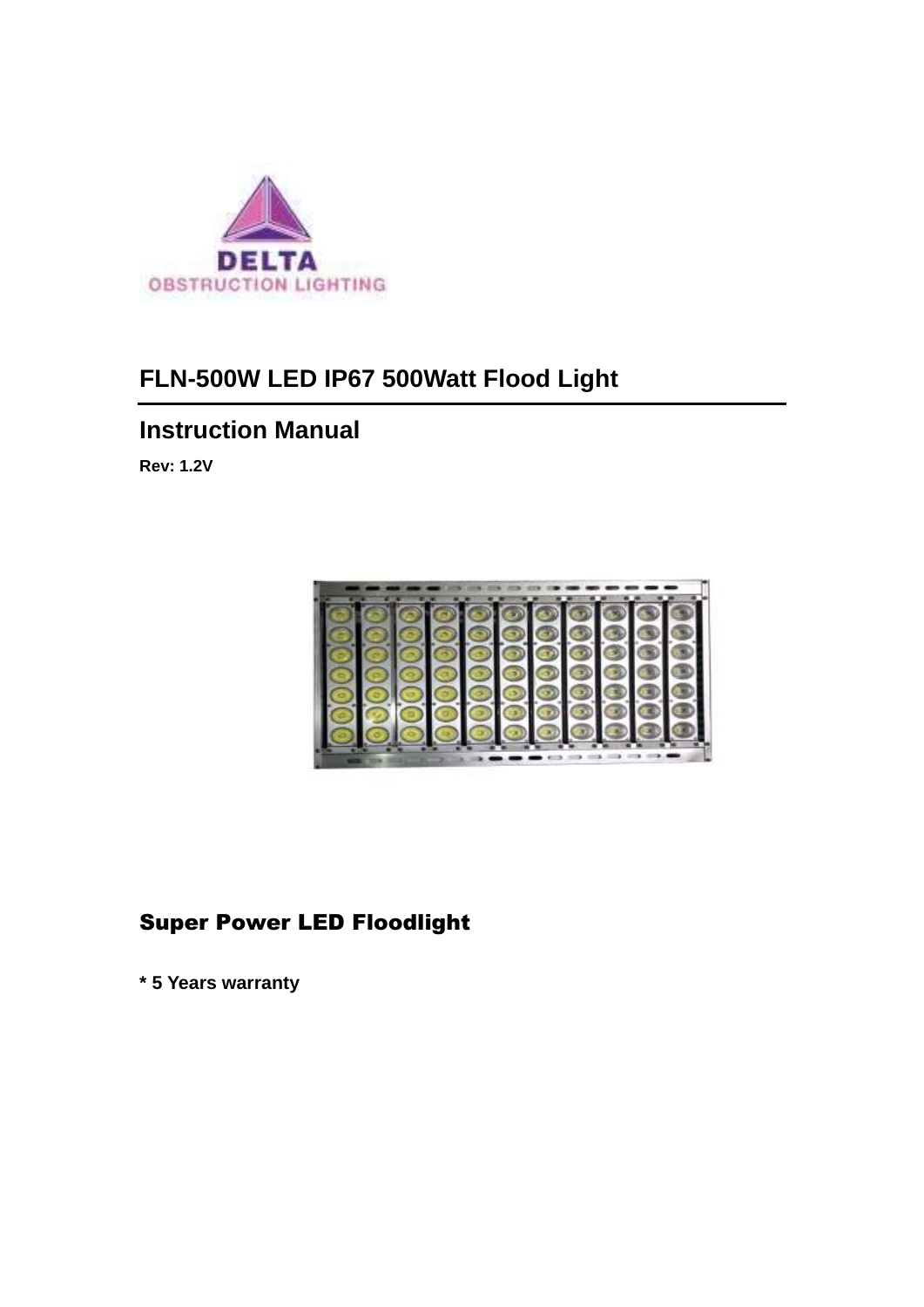## 500Watt LED Flood Light Technical Parameter

| The Global Super Bright LED Floodlight |                                               |
|----------------------------------------|-----------------------------------------------|
| Part No.                               | <b>FLN-500W</b>                               |
| Wattage                                | 500Watt                                       |
| <b>LED Light Source</b>                | Epistar, Cree, Bridgelux                      |
| Input Voltage                          | 90-305VAC / 50-60HZ                           |
| <b>Power Supply</b>                    | Meanwell HLG series                           |
| Power Factor(PF)                       | ≥0.95                                         |
| Light Attenuation (10000H)             | 2.8%                                          |
| Luminous Efficiency                    | 110Im/watt-Epistar, 130Im/watt-Bridgelux      |
| <b>Total Lumen</b>                     | 55000lm-Epistar,65000lm-Bridgelux             |
| <b>Light Efficiency</b>                | >95%                                          |
| <b>LED Temperature</b>                 | 50°C±10%                                      |
| <b>Operating Temperature</b>           | $-40^{\circ}$ C to 60 $^{\circ}$ C            |
| Storage Temperature                    | $-40^{\circ}$ C to 85 $^{\circ}$ C            |
| Color Temperature                      | Warm White /White / Cold white<br>2800K-9000K |
| Color Rendering Index                  | Ra>85                                         |
| Beam Angle                             | 5/10/25/40/60/90/120degree                    |
| <b>IP Rating</b>                       | IP <sub>67</sub>                              |
| <b>Economical Lifetime</b>             | > 80,000 Hrs                                  |
| <b>Wind Resistance Index</b>           | 12 level                                      |
| Light Body Size (L*W*H)                | 694.4*466.5*95.4mm                            |
| Lamp Net Weight                        | 20KG                                          |
| Package Size (L*W*H)                   | 740x520x275mm                                 |
| Gross Weight                           | <b>27KG</b>                                   |
| Warranty                               | 5 Years                                       |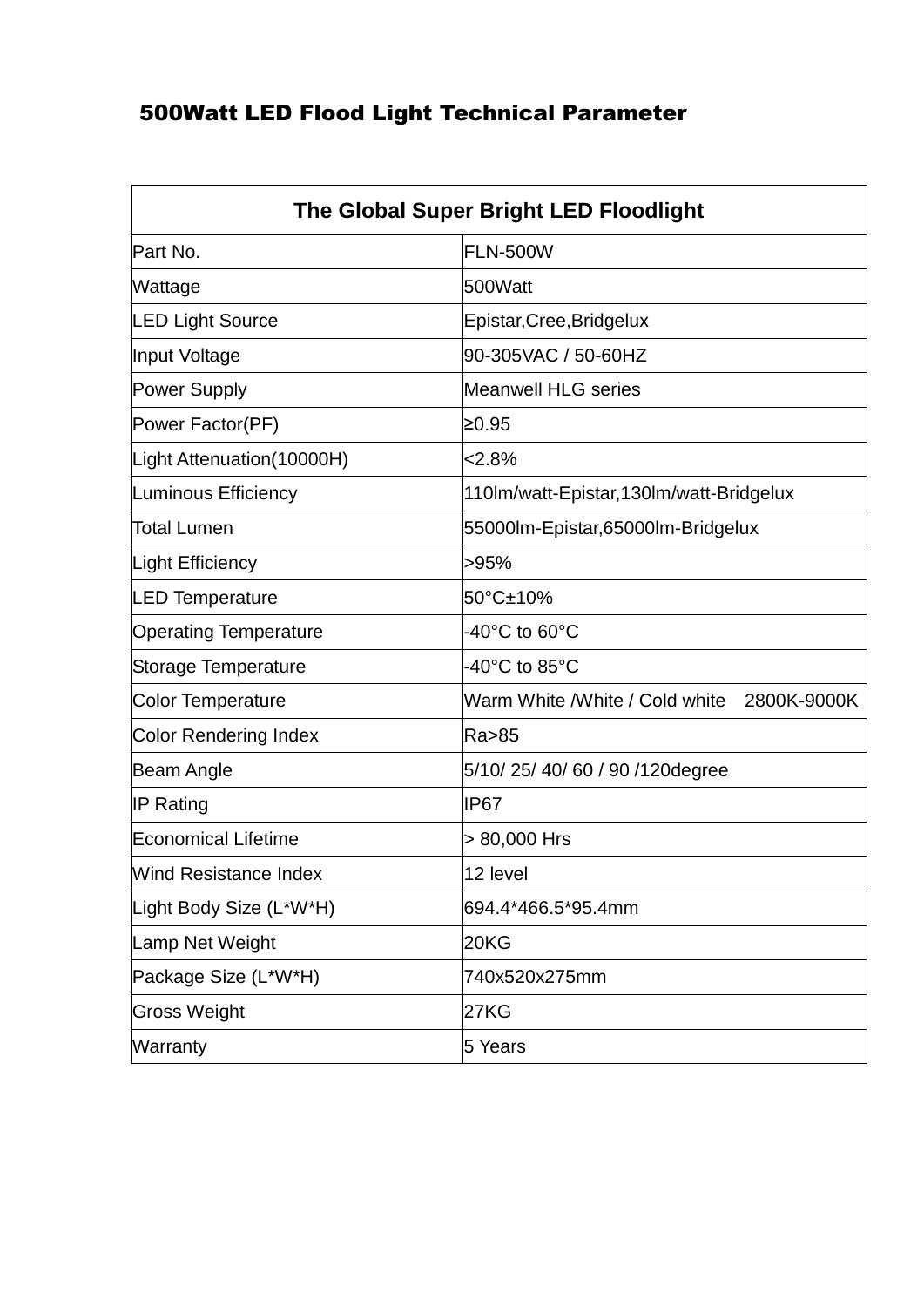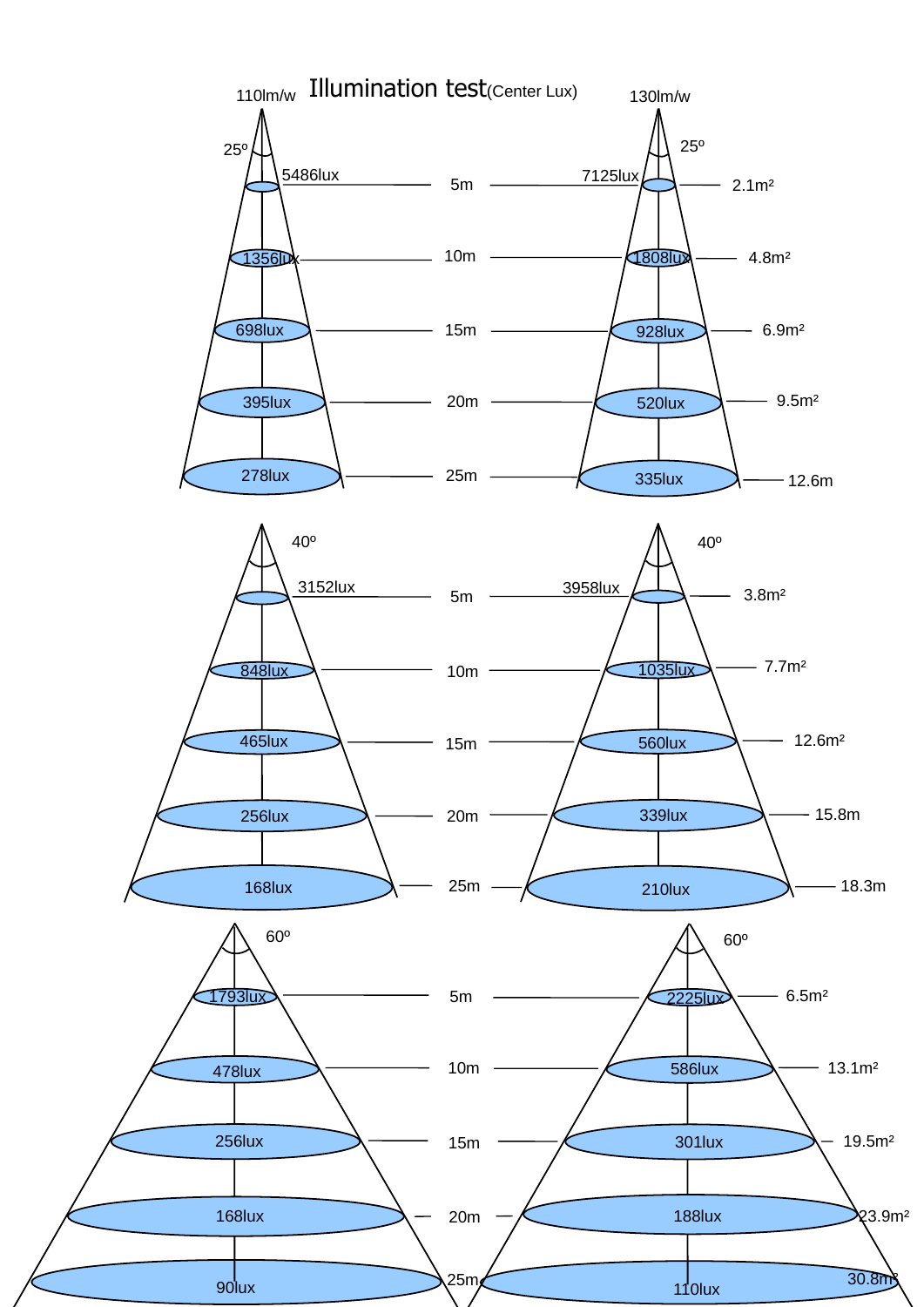### **Product Dimensions** (Size units: millimeter)

138 ° Angle rotated



## Application Environment

This product can be applied to all kinds of sports venues, courtyard, square, airports, large construction sites, shopping malls, office building, exhibition hall, project planning, farms, golf courses, playgrounds, car parks, toll station, gas station, warehouse, streets and tunnels, Racetrack, ports, industrial, billboards, garage lighting environment.